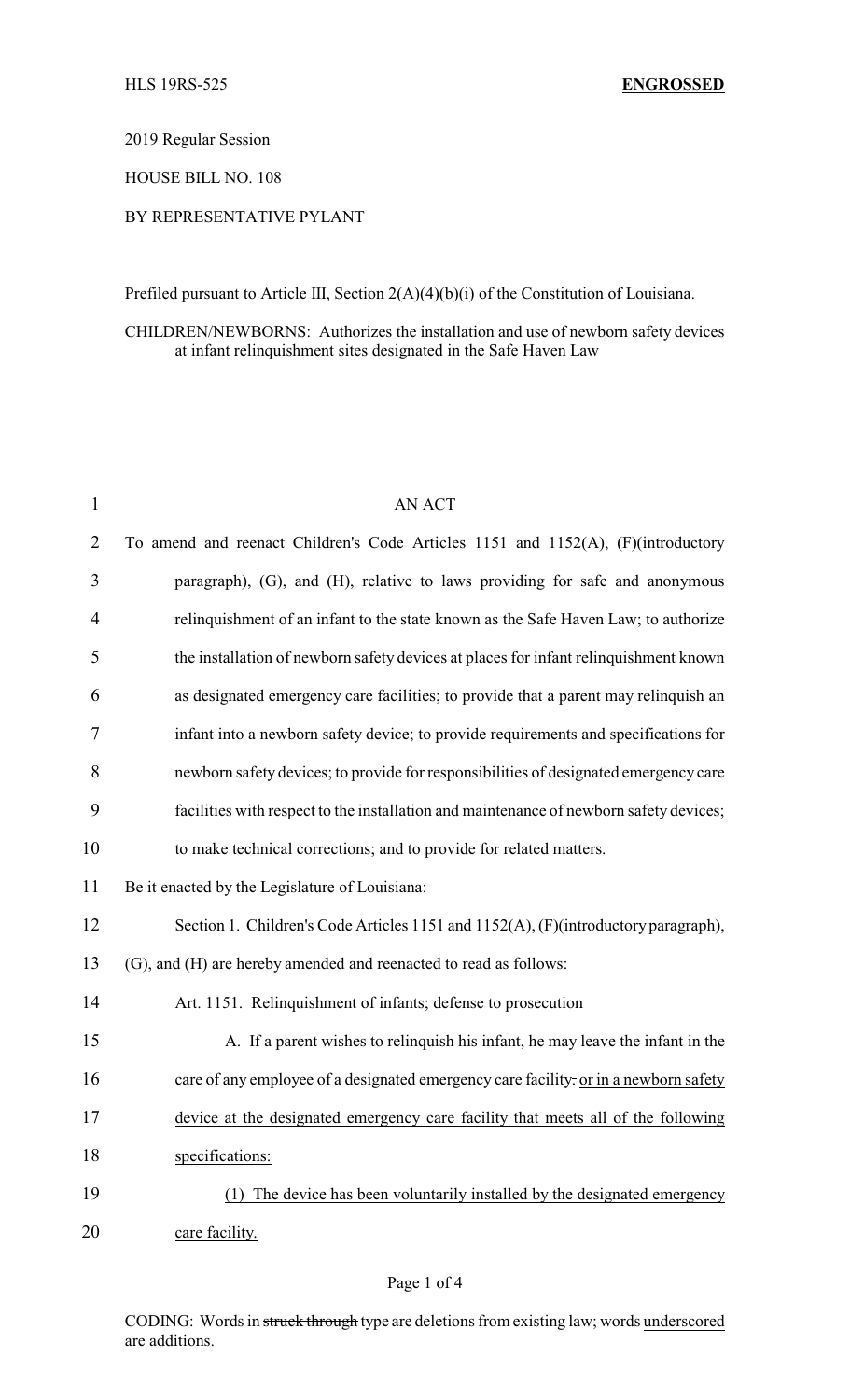| $\mathbf{1}$   | The device is physically located inside of a designated emergency care<br>(2)            |
|----------------|------------------------------------------------------------------------------------------|
| $\overline{2}$ | facility that is staffed twenty-four hours per day by a provider of medical services.    |
| 3              | (3) The device is located in an area that is conspicuous and visible to the              |
| 4              | employees of the designated emergency care facility.                                     |
| 5              | B. If the parent is unable to travel to such a designated emergency care                 |
| 6              | facility, he may call "911", and a fireman firefighter, a law enforcement officer, or    |
| 7              | an emergency medical service provider shall immediately be dispatched to meet the        |
| 8              | parent and transport the child to a hospital, and to ensure that all requirements listed |
| 9              | in Article $1152(D)$ through (I) have been met.                                          |
| 10             | B. C. Relinquishment of an infant in accordance with this Chapter is not a               |
| 11             | criminal act of neglect, abandonment, cruelty, or a crime against the child.             |
| 12             | Art. 1152. Designated emergency care facility, emergency medical service provider,       |
| 13             | fireman firefighter, and law enforcement officer responsibilities; newborn               |
| 14             | safety devices authorized                                                                |
| 15             | Every designated emergency care facility shall appoint as its<br>A(1)                    |
| 16             | representative one or more employees on duty during regular business hours who is        |
| 17             | knowledgeable about the requirements of this Chapter. In addition, at other times        |
| 18             | each facility shall designate a representative who can be reached by emergency           |
| 19             | telephone service or post instructions to contact "911" for a safe haven                 |
| 20             | relinquishment if outside of normal operating hours.                                     |
| 21             | $(2)(a)$ A designated emergency care facility that is staffed twenty-four hours          |
| 22             | per day by a provider of medical services may install on its premises, in an area that   |
| 23             | is conspicuous and visible to the employees of the facility, a newborn safety device.    |
| 24             | A designated emergency care facility that installs a newborn safety<br>(b)               |
| 25             | device as authorized by this Paragraph shall be responsible for the cost of the          |
| 26             | installation.                                                                            |
| 27             | (c) Each designated emergency care facility that installs a newborn safety               |
| 28             | device as authorized by this Paragraph shall install an adequate dual alarm system       |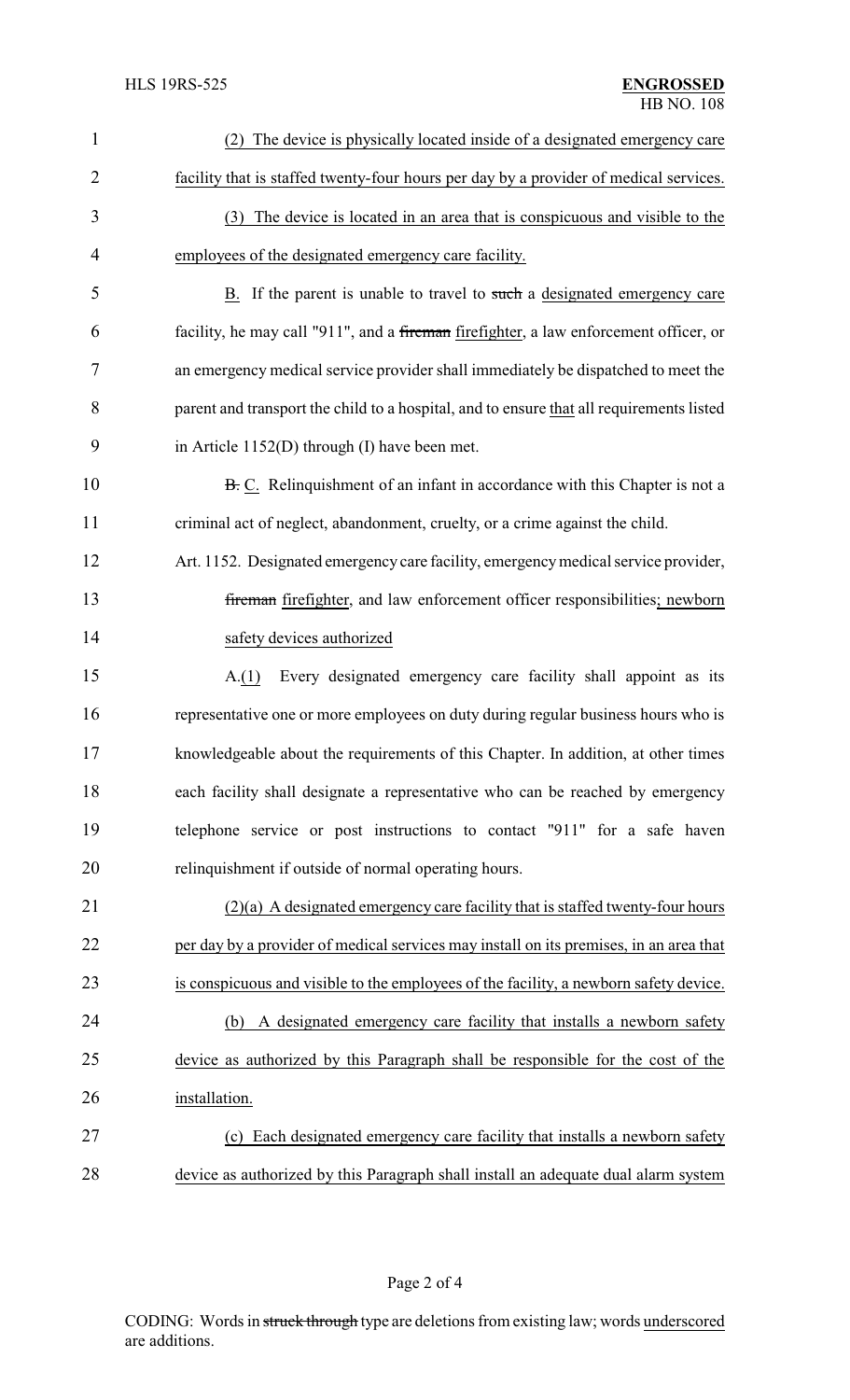| $\mathbf{1}$   | connected to the physical location of the newborn safety device. The facility shall     |
|----------------|-----------------------------------------------------------------------------------------|
| $\overline{2}$ | ensure all of the following with respect to the alarm system:                           |
| 3              | (i) The alarm system is tested at least one time per week to ensure that it is          |
| 4              | in working order.                                                                       |
| 5              | (ii) The alarm system is visually checked at least two times per day to ensure          |
| 6              | that it is in working order.                                                            |
| 7              | $\ast$<br>$\ast$<br>$\ast$                                                              |
| 8              | F.<br>The representative, emergency medical service provider, fireman                   |
| 9              | firefighter, or law enforcement officer shall provide to the parent written information |
| 10             | about:                                                                                  |
| 11             | *<br>$\ast$<br>$\ast$                                                                   |
| 12             | G. In the event that an infant is relinquished to a designated emergency care           |
| 13             | facility other than a hospital, or to an emergency medical service provider, fireman    |
| 14             | firefighter, or law enforcement officer, the staff of the facility, the provider, the   |
| 15             | fireman firefighter, or the law enforcement officer shall immediately transfer him the  |
| 16             | infant to a hospital.                                                                   |
| 17             | H. The representative, provider, fireman firefighter, or law enforcement                |
| 18             | officer shall immediately notify the department of the relinquishment.                  |
| 19             | $\ast$<br>*                                                                             |
|                |                                                                                         |

## DIGEST

The digest printed below was prepared by House Legislative Services. It constitutes no part of the legislative instrument. The keyword, one-liner, abstract, and digest do not constitute part of the law or proof or indicia of legislative intent. [R.S. 1:13(B) and 24:177(E)]

| HB 108 Engrossed | 2019 Regular Session | Pylant |
|------------------|----------------------|--------|
|                  |                      |        |

**Abstract:** Authorizes the installation and use of newborn safety devices at infant relinquishment sites designated in the Safe Haven Law and provides requirements and specifications relative to such devices.

Present law known as the "Safe Haven Law", Ch.C. Art. 1149 et seq., provides a mechanism whereby any parent may relinquish the care of an infant who is not more than 60 days old to the state at a designated emergency care facility in safety and anonymity and without fear of prosecution. Defines "designated emergency care facility" as any of the following:

(1) Any state-licensed hospital.